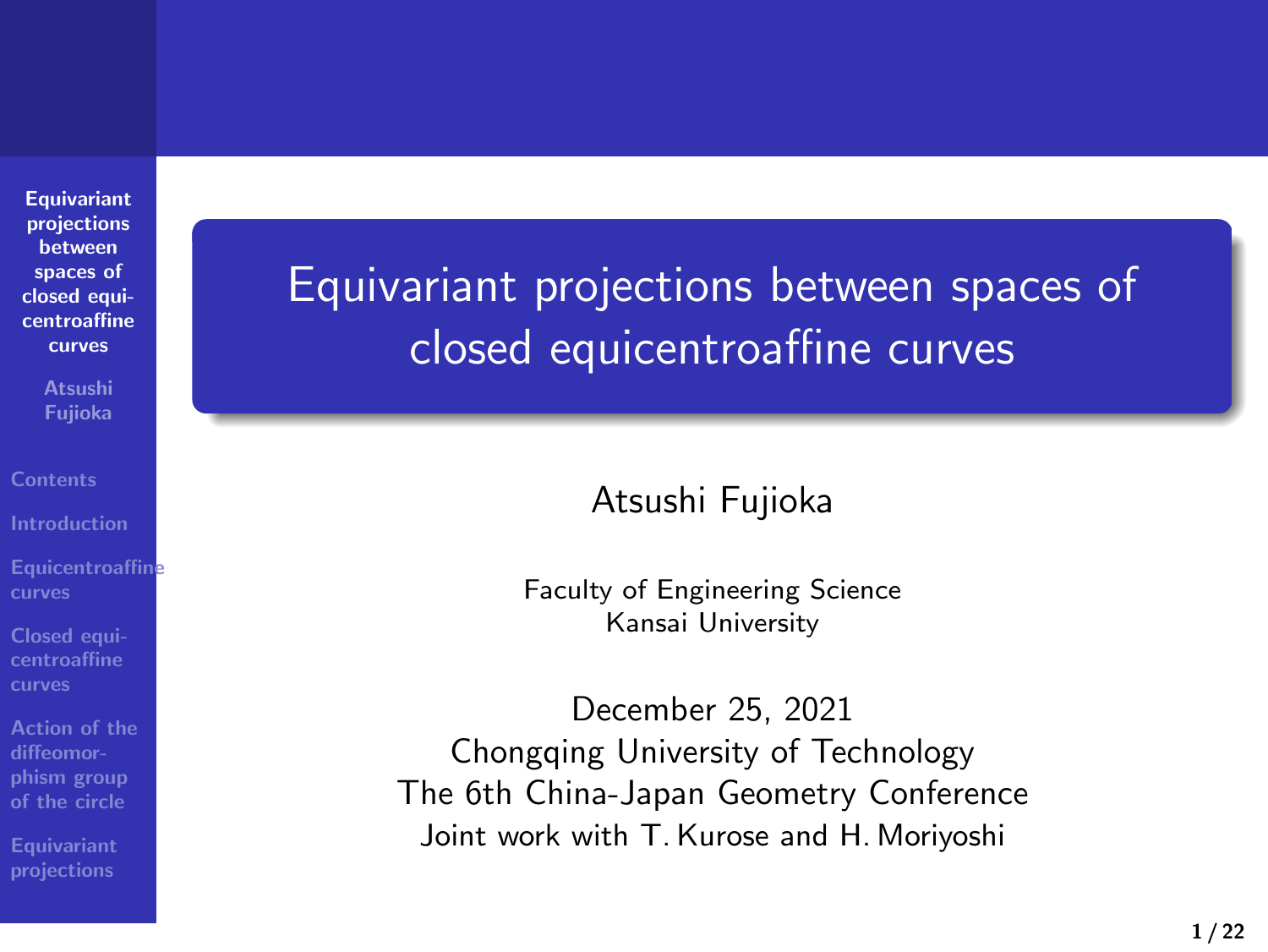# **Contents**

**1** Introduction

**2** Equicentroaffine curves

**5** Equivariant projections

**3** Closed equicentroaffine curves

**4** Action of the diffeomorphism group of the circle



**Equicentroaffine curves**

**Closed equi-centroaffine curves**

**Action of the diffeomor-phism group of the circle**

**Equivariant projections**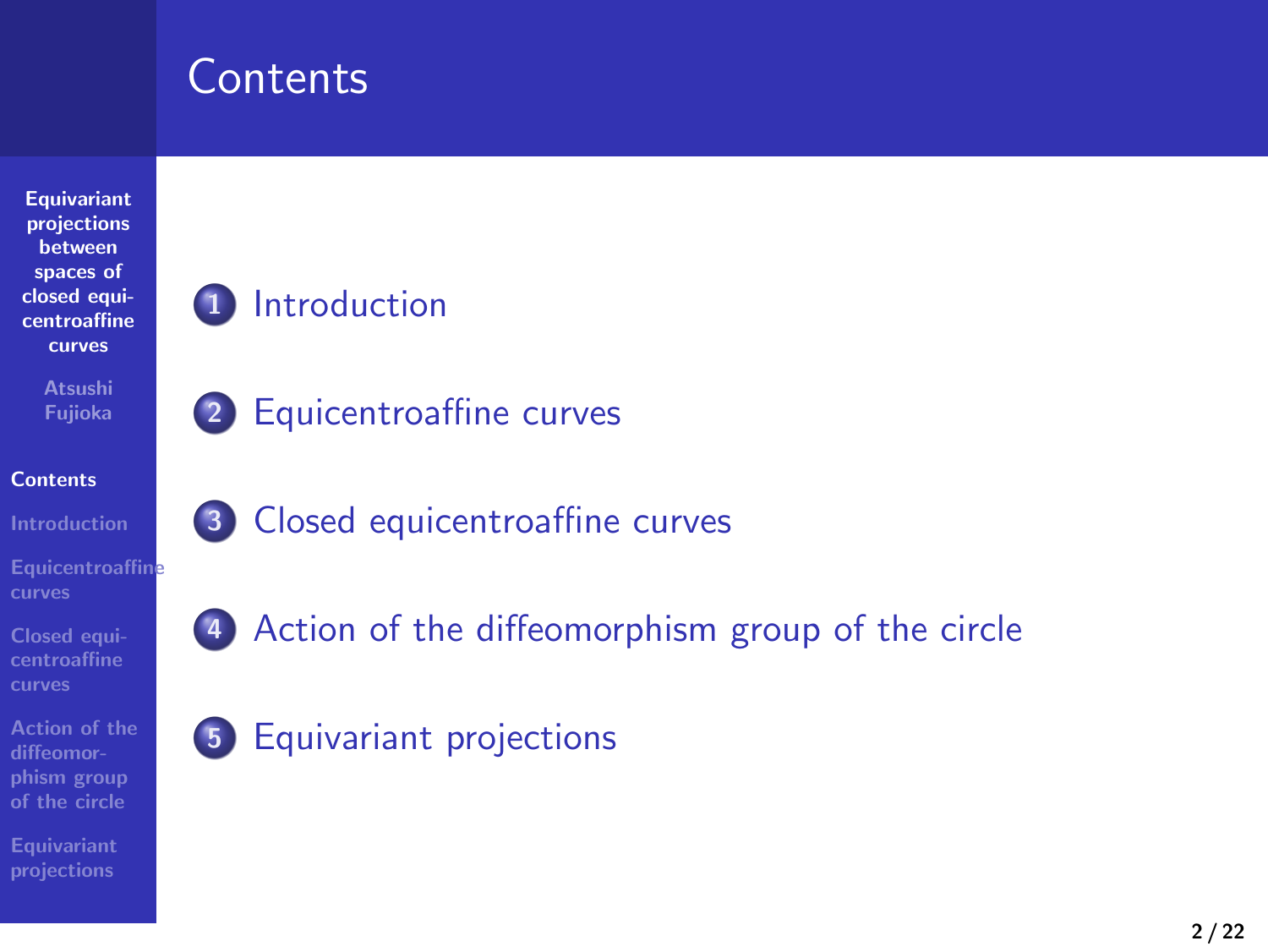# Backgrounds and main results

**Equivariant projections between spaces of closed equicentroaffine**

**curves**

**Atsushi Fujioka Contents**

**Introduction**

**centroaffine curves**

**diffeomor-phism group**

**Equivariant projections**

*◦* The space of closed equicentroaffine plane curves

- *• ∃*Action of the diffeomorphism group of the circle
- *•* Considered as an action of the Virasoro-Bott group.
- *•* The space is considered as the coadjoint orbit of the dual of the Virasoro algebra.
- *•* Studied from the viewpoint of symplectic geometry.
- *◦* Today: Consider the space of closed equicentroaffine curves in general vector space.
	- *• ∃*Action of the diffeomorphism group of the circle
	- *•* Define projections into the space of plane or space curves.
	- *•* The above projections are equivariant w.r.t. the above action.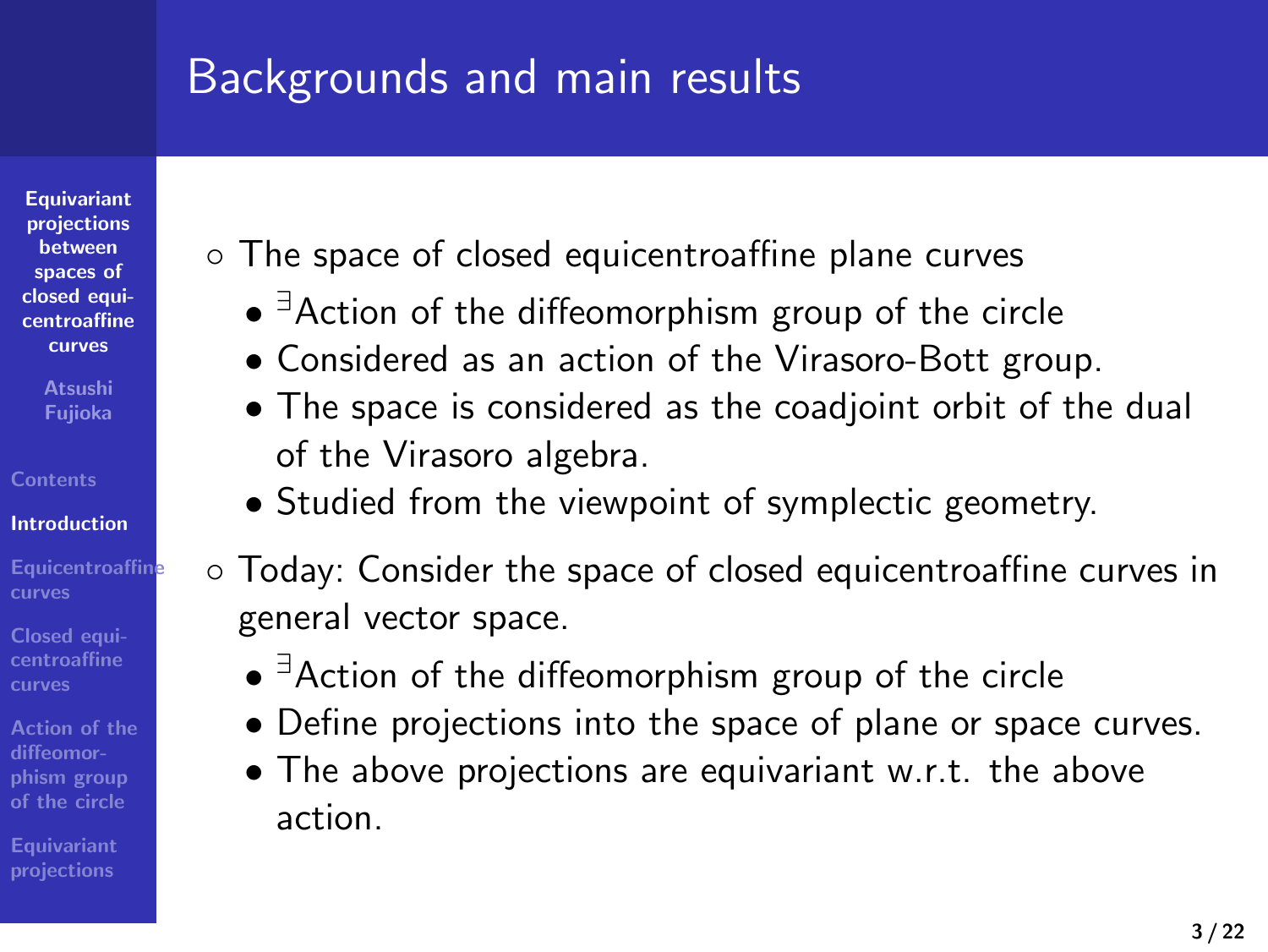# Definition of the equicentroaffine curve

**Equivariant projections between spaces of closed equi-centroaffine curves**

**Atsushi Fujioka**

**Equicentroaffine curves**

**Closed equi-centroaffine curves**

**Action of the diffeomor-phism group of the circle**

**Equivariant projections**

#### **Definition** *I*: an interval  $n = 2, 3, 4, \ldots$ *γ* : *I →* **R** *n \ {*0*}*: an equicentroaffine curve *m* def. det  $\sqrt{ }$  $\overline{\phantom{a}}$ *γ γ ′* . . . *γ* (*n−*1)  $\setminus$  *≡* 1 *s ∈ I* is called an equicentroaffine arclength parameter.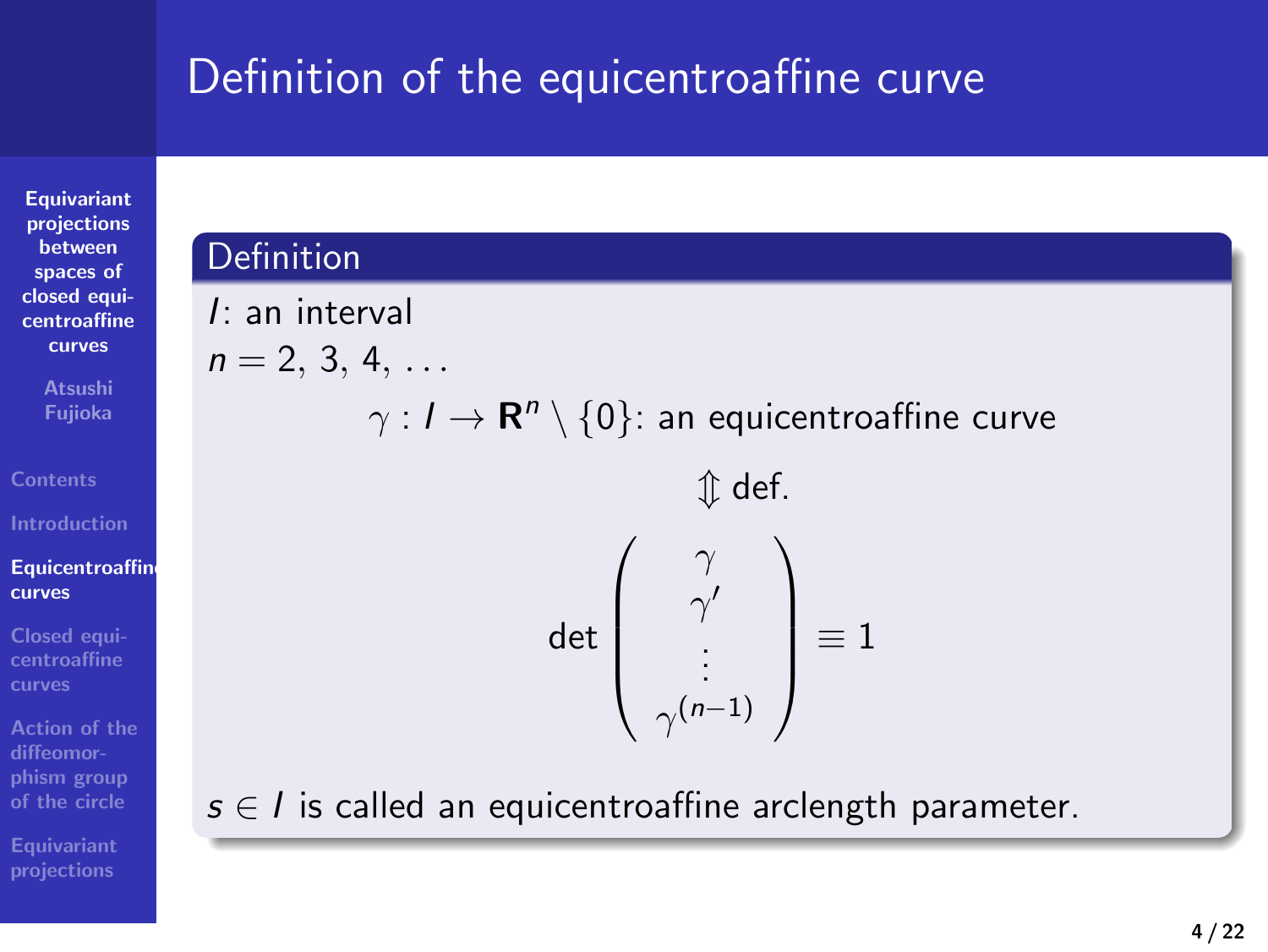## The fundamental theorem of equicentroaffine curves

**Equivariant projections between spaces of closed equicentroaffine curves**

**Atsushi Fujioka Contents**

**Introduction Equicentroaffin curves**

**centroaffine curves**

**phism group**

**Equivariant projections**

# *γ* : *I →* **R** *n \ {*0*}*: an equicentroaffine curve =*⇒ <sup>∃</sup>κ*1*, κ*2*, . . . , κn−*<sup>1</sup> : *I →* **R** s.t.  $\gamma^{(n)} + \kappa_1 \gamma^{(n-2)} + \kappa_2 \gamma^{(n-3)} + \cdots + \kappa_{n-1} \gamma = 0$

For  $i = 1, 2, \ldots, n - 1$ , we call  $\kappa_i$  the *i*-th curvature.

#### The fundamental theorem of equicentroaffine curves

*κ*1*, κ*2*, . . . , κn−*<sup>1</sup> : *I →* **R** =*⇒ ∃γ* : *I →* **R** *n \ {*0*}*: an equicentroaffine curve with the *i*-th curvature *κ<sup>i</sup>* Unique up to equiaffine transformation fixing the origin.

Equiaffine transformation fixing the origin:

- *◦* Multiplication by the element of SL(*n,* **R**)
- *◦* Called equicentroaffine transformation.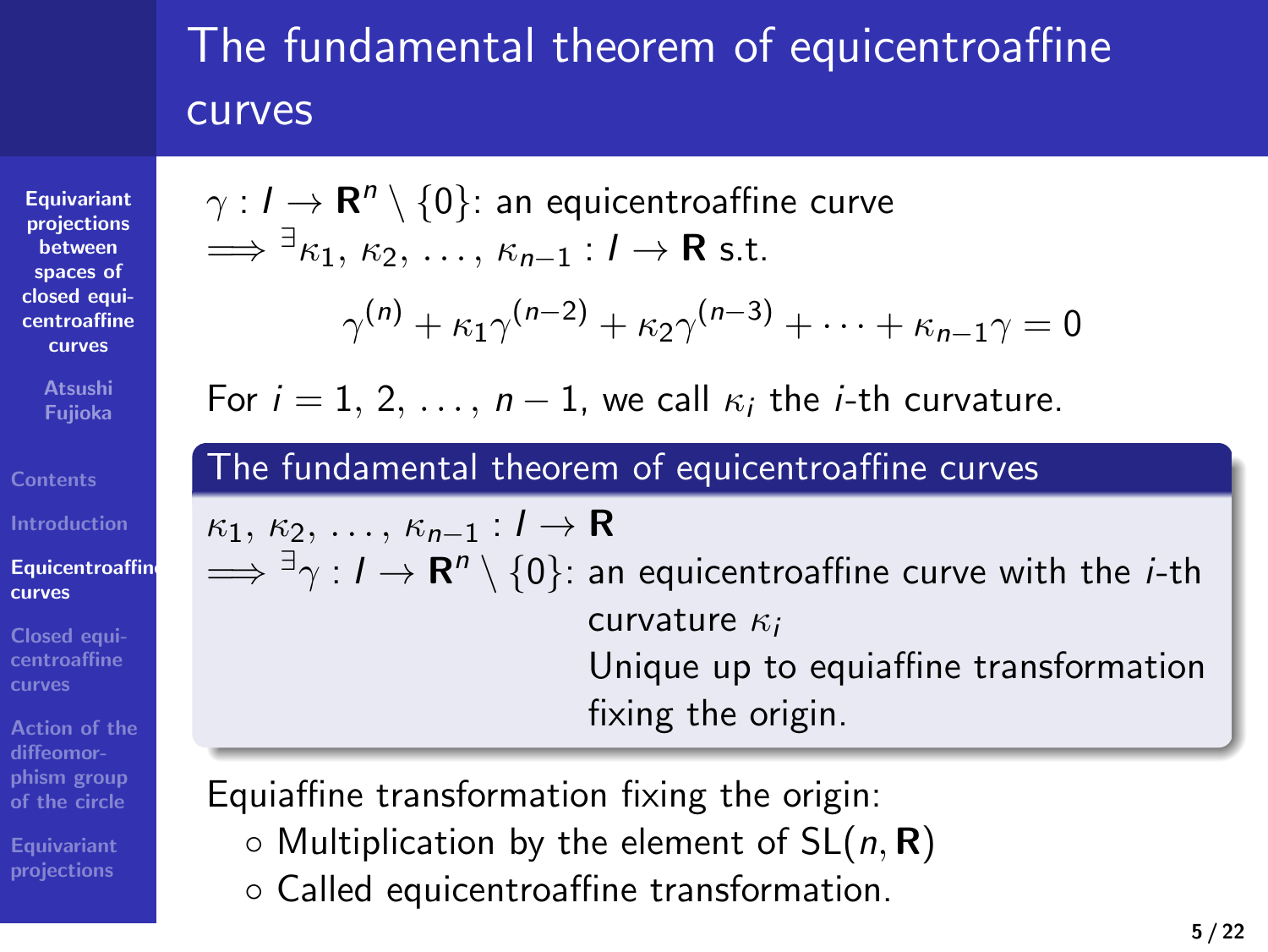#### Example

**Atsushi Fujioka**

**Introduction Equicentroaffine curves**

**Closed equi-centroaffine curves**

**diffeomor-phism group of the circle**

**Equivariant projections**

Equicentroaffine plane curves with constant curvature

**Equivariant projections between spaces of closed equi-centroaffine curves** Consider equicentroaffine plane curves. We call the first curvature the equicentroaffine curvature.

Example 1 (Equicentroaffine plane curves with constant curvature)

*γ* : *I →* **R** 2 *\ {*0*}*: an equicentroaffine plane curve *κ*: the equicentroaffine curvature

*◦ κ ≡* 0 *⇐⇒ γ* is a part of a line:

$$
\gamma(s) = (a + bs, c + ds) \quad (a, b, c, d \in \mathbb{R}, \text{ ad } -bc = 1)
$$

*◦ κ*: a positive constant *⇐⇒ γ* is a part of an ellipse:

$$
\gamma(s) = \left(a\cos\frac{s}{ab}, b\sin\frac{s}{ab}\right) \quad (a, b > 0) \quad \left(\kappa = \frac{1}{a^2b^2}\right)
$$

*◦ κ*: a negative constant *⇐⇒ γ* is a part of a hyperbola.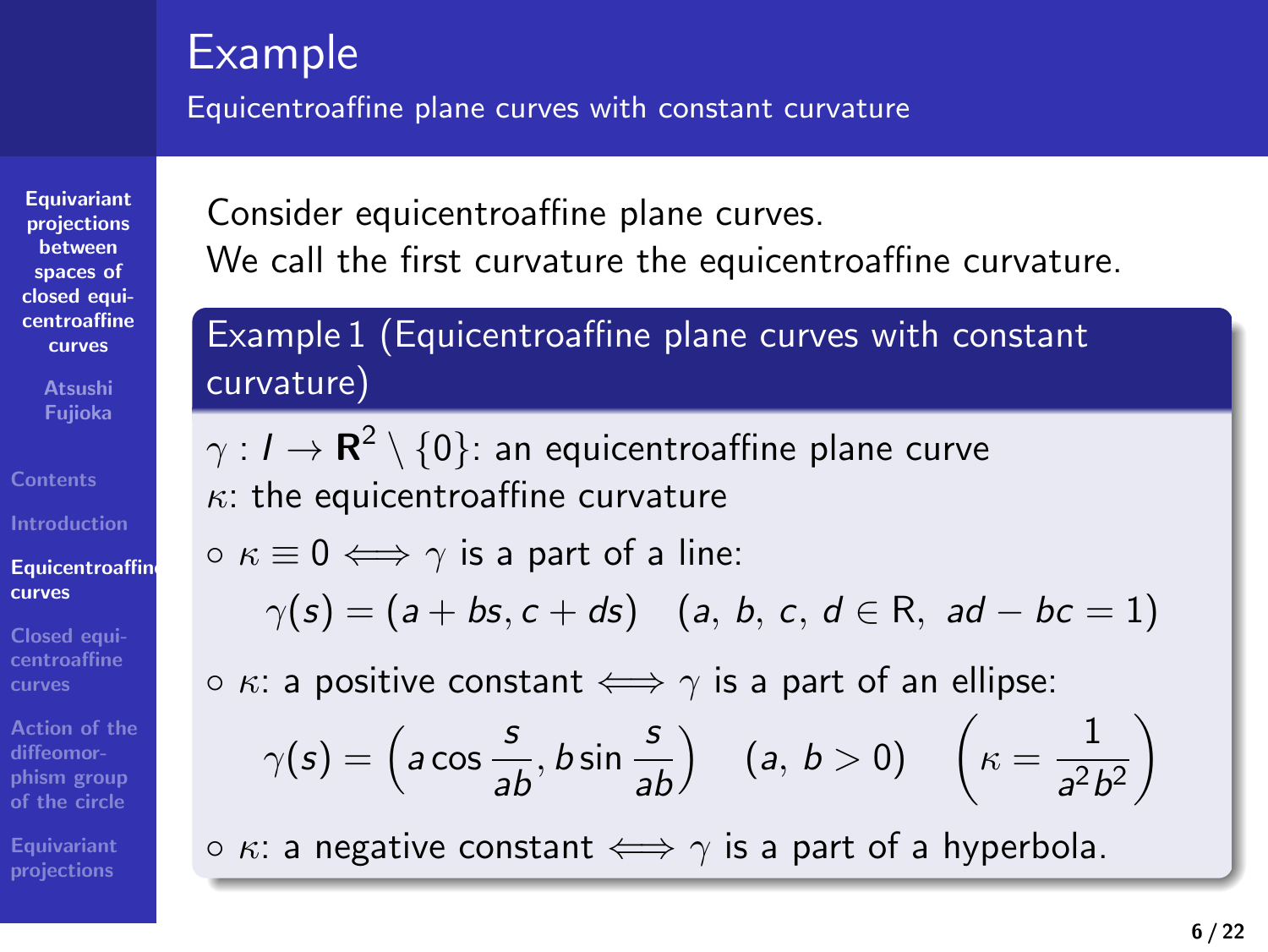# **Notations**

**Equivariant projections between spaces of closed equi-centroaffine curves**

**Atsushi Fujioka**

**Equicentroaffine curves**

**Closed equi-centroaffine curves**

**Action of the diffeomor-phism group of the circle**

**Equivariant projections**

# *◦* Consider an equicentroaffine curve with period 2*π*:

$$
\gamma: \mathbf{R} \to \mathbf{R}^n \setminus \{0\},\
$$

where

$$
\det\left(\begin{array}{c} \gamma \\ \gamma' \\ \vdots \\ \gamma^{(n-1)} \end{array}\right) \equiv 1, \quad \forall s \in \mathbf{R}, \ \gamma(s+2\pi) = \gamma(s).
$$

We call  $γ$  a closed equicentroaffine curve.

 $\circ$   $S^1 := \mathsf{R}/2\pi\mathsf{Z}$  (the circle)

We consider *γ* a map from *S* 1 .

*◦ Mn*: the set of all closed equicentroaffine curves in **R** *n \ {*0*}*

*◦ Mn/*SL(*n,* **R**): the set of all congruence classes of closed equicentroaffine curves in  $\mathbf{R}^n \setminus \{0\}$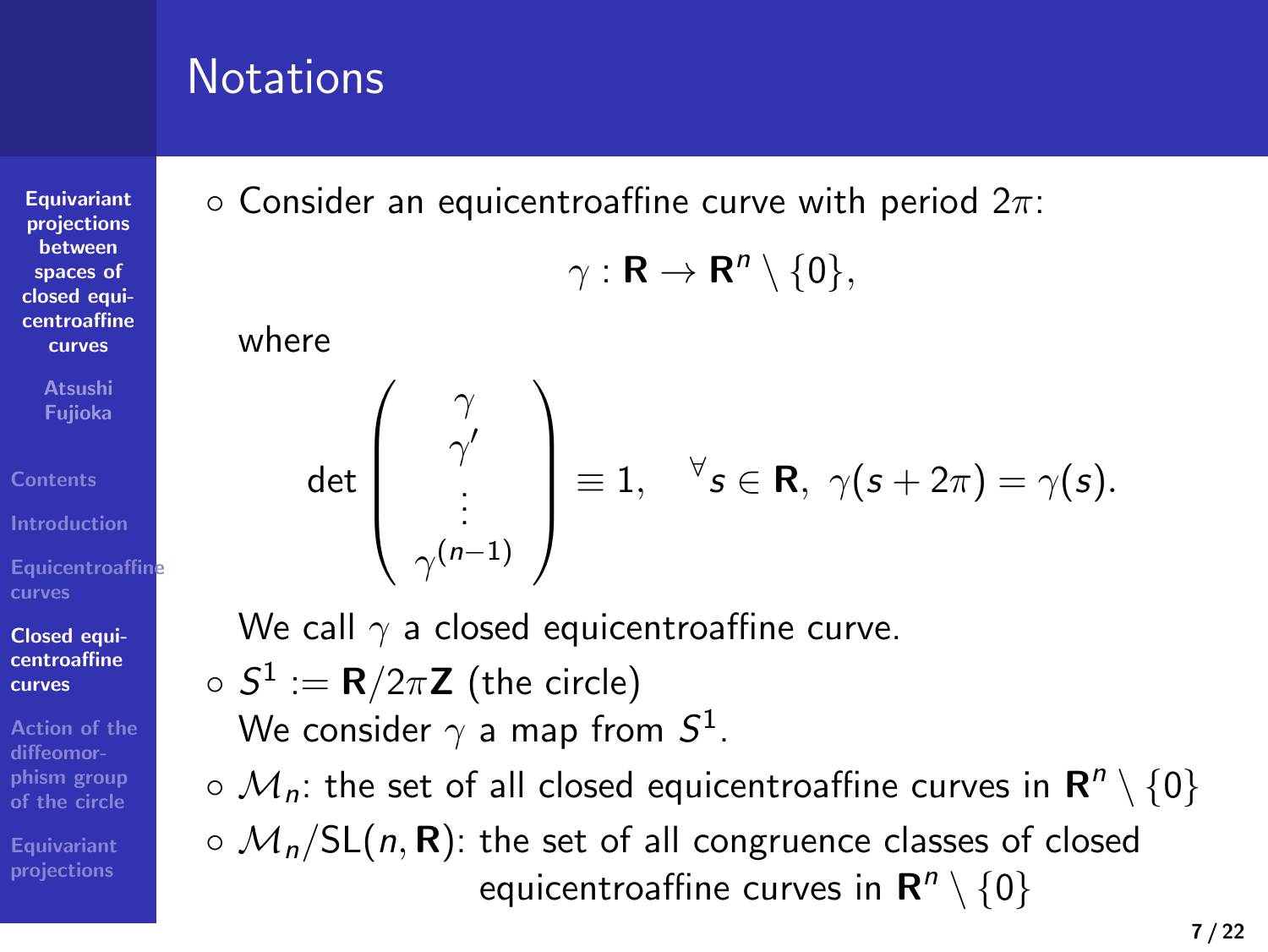#### Example

Closed equicentroaffine curves with constant curvatures when *n* is even

**Equivariant projections between spaces of closed equi-centroaffine curves**

**Atsushi Fujioka**

**Equicentroaffine curves**

**Closed equi-centroaffine curves**

**Action of the diffeomor-phism group of the circle Equivariant projections**

Example 2 (Closed equicentroaffine curves with constant curvatures when *n* is even)

*γ ∈ M*2*<sup>m</sup>* (*m ∈* **N**) s.t. *κ*1, *κ*2, *. . .* , *κ*2*m−*1: constant *γ* is given by

$$
\gamma(s) = (\cos \lambda_1 s, \sin \lambda_1 s, \ldots, \cos \lambda_m s, \mu \sin \lambda_m s) \quad (s \in S^1),
$$

where  $\lambda_1$ ,  $\lambda_2$ , ...,  $\lambda_m$  are distinct natural numbers,

$$
t^{2m} + \kappa_1 t^{2m-2} + \dots + \kappa_{2m-1} = (t^2 + \lambda_1^2) \cdots (t^2 + \lambda_m^2)
$$

$$
(\kappa_2 = \kappa_4 = \cdots = \kappa_{2m-2} = 0)
$$

and

$$
\frac{1}{\mu} = \prod_{i=1}^m \lambda_i \prod_{i < j} (\lambda_i^2 - \lambda_j^2)^2.
$$

A similar example can be given when *n* is odd.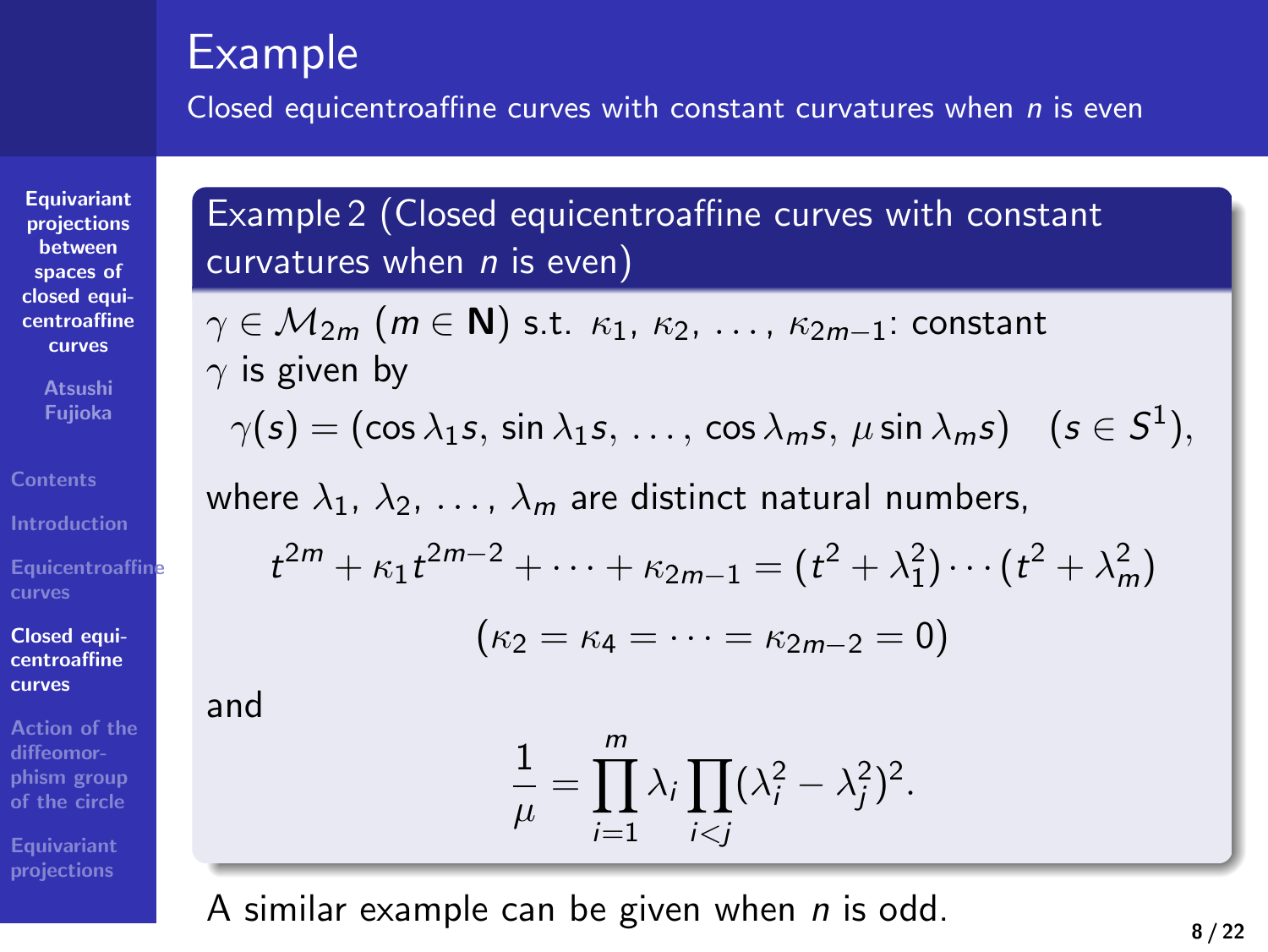# Definition of the action of the diffeomorphism group of the circle

**Equivariant projections between spaces of closed equi-centroaffine curves**

**Atsushi Fujioka**

**Equicentroaffine curves**

**Closed equi-centroaffine curves**

**Action of the diffeomor-phism group of the circle**

**Equivariant projections**

 $Diff(S<sup>1</sup>)$ : the group of all orientation preserving diffeomorphisms of *S* 1

 $\gamma \in \mathcal{M}_n$ ,  $g \in \mathsf{Diff}\left( \mathsf{S}^1 \right)$ 

$$
\tilde{\gamma}(s):=(\gamma\cdot g)(s):=(g'(s))^{\frac{1-n}{2}}(\gamma\circ g)(s)\quad (s\in S^1)
$$

#### **Proposition**

 $\gamma \cdot g$  defines an action of Diff $(S^1)$  on  $\mathcal{M}_n$ ,  $\mathcal{M}_n/\mathsf{SL}(n,\mathbf{R})$ .

## Proof

and

For  $k = 0, 1, 2, \ldots, n - 1$ ,  $\tilde{\gamma}^{(k)} = (g')^{\frac{1-n}{2}+k} (\gamma^{(k)} \circ g) + \cdots$ 

$$
\sum_{n=0}^{n-1} \left( \frac{1-n}{2} + k \right) = 0.
$$

*k*=0

$$
f_{\rm{max}}
$$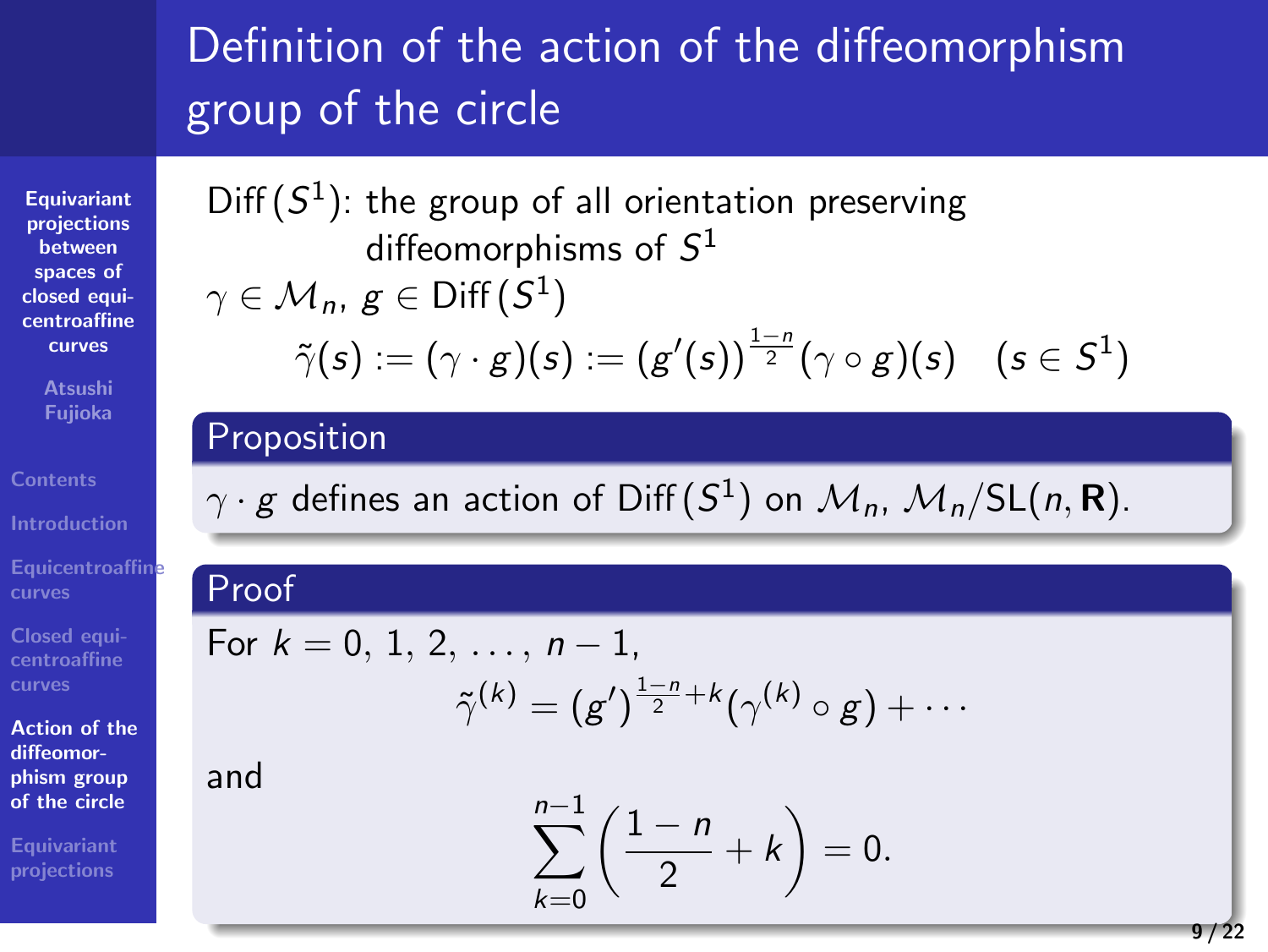# **Notations**

**Equivariant projections between spaces of closed equi-centroaffine curves**

**Atsushi Fujioka**

**Equicentroaffine curves**

**Closed equi-centroaffine curves**

**Action of the diffeomor-phism group of the circle**

**Equivariant projections**

*◦* Consider the action of Diff (*S* 1 ) on *Mn*:

$$
\mathcal{M}_n \ni \gamma \mapsto \tilde{\gamma} = \gamma \cdot g \in \mathcal{M}_n \quad (g \in \text{Diff}(S^1))
$$

*◦* Derive the transformation rule for the curvatures.

*◦* Consider *h*, *h ′* , *h ′′* , *. . .* as independent variables.

*◦* Define the weighted degree of a polynomial *P* of *h*, *h*

$$
\circ \text{ Derive the transformation } \theta
$$
  

$$
\circ \alpha := \frac{1-n}{2}
$$

*◦* Write *γ* (*k*) *◦ g* simply as *γ* (*k*) .

2

*g ′*

 $\circ$  *h* :=  $\frac{g''}{g'}$ 

*. . .* .

$$
h, h', h'',
$$

*◦* Denote the weighted degree by deg*<sup>w</sup> P*.

 $\circ$  Define the degree of  $h^{(k)}$  as  $(k+1)$ .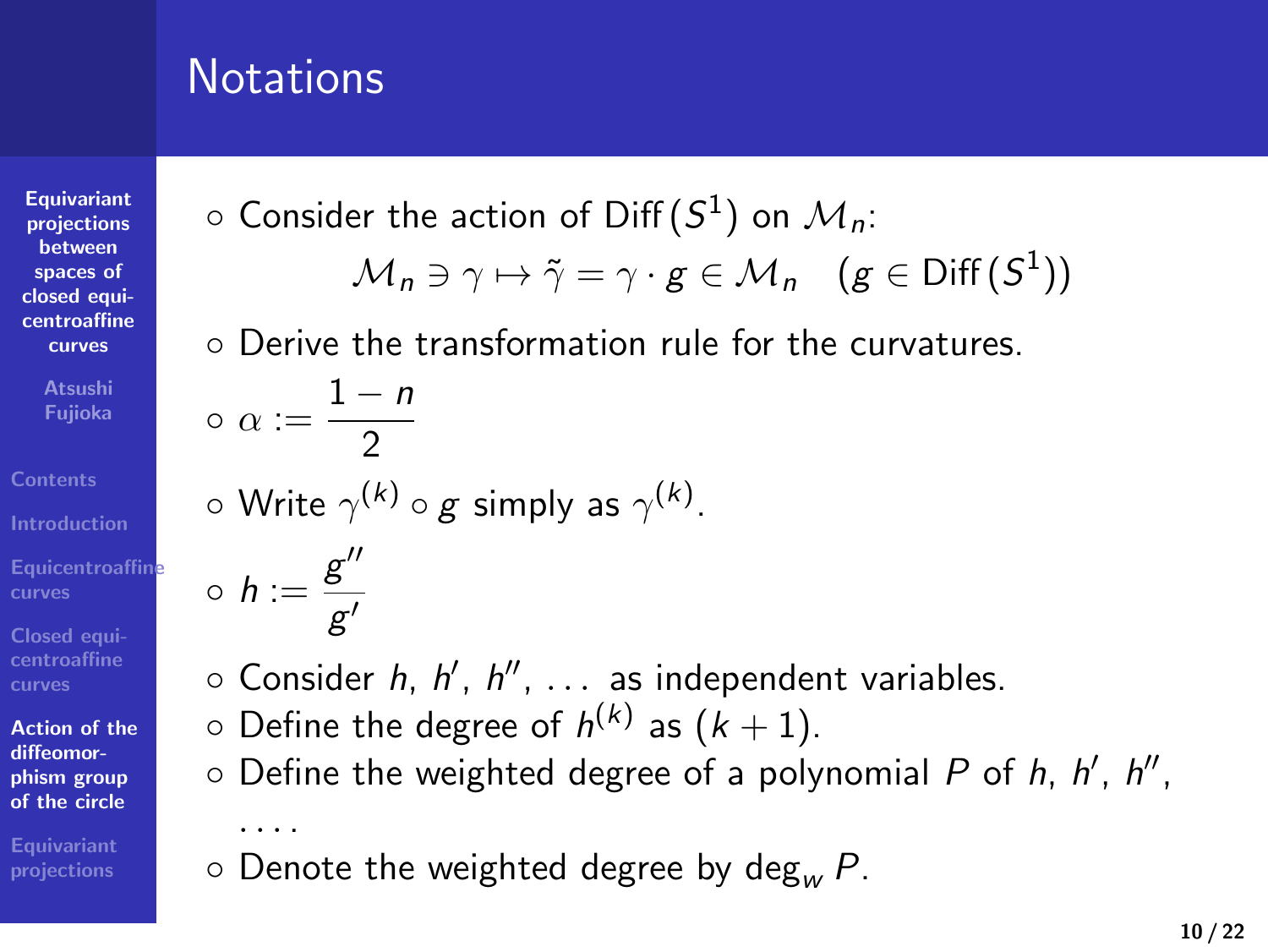## 1/3

**Equivariant projections between spaces of closed equi-centroaffine curves**

**Atsushi Fujioka**

**Equicentroaffine curves**

**Closed equi-centroaffine curves**

**Action of the diffeomor-phism group of the circle**

**Equivariant projections**

#### Lemma

*◦* For *k* = 1*,* 2*, . . . , n*, *k−*1

$$
\tilde{\gamma}^{(k)} = \sum_{l=0}^{k-1} P_{k,l} \tilde{\gamma}^{(l)} + (g')^{\alpha+k} \gamma^{(k)},
$$

Transformation rule for the derivatives of curves

where *Pk,<sup>l</sup>* is a homogeneous polynomial of *h*, *h ′* , *h ′′* , *. . .* w.r.t. the weighted degree s.t.

$$
\deg_{w} P_{k,l} = k-l.
$$

*◦* The following three recurrence relations hold:

• For 
$$
k = 1, 2, ..., n - 1
$$
,  
\n
$$
P_{k+1,0} = \sum_{m=0}^{k-1} \frac{\partial P_{k,0}}{\partial h^{(m)}} h^{(m+1)} - (\alpha + k) P_{k,0} h.
$$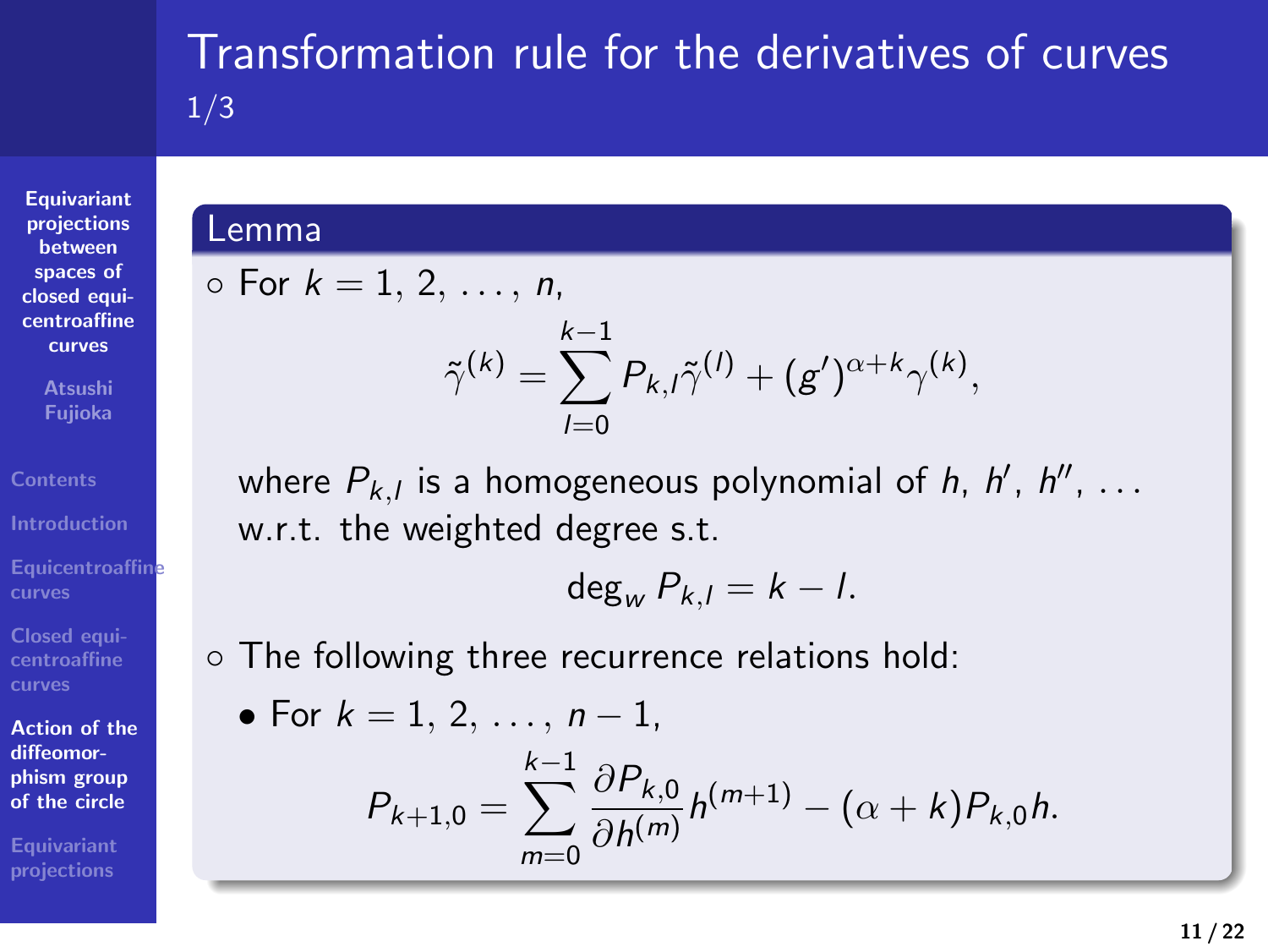# **Equivariant projections between spaces of closed equi-centroaffine curves**

**Atsushi Fujioka**

**Equicentroaffine curves**

**Closed equi-centroaffine curves**

**Action of the diffeomor-phism group of the circle**

**Equivariant projections**

we have

Proof

# Transformation rule for the derivatives of curves 2/3

# Lemma (continued)

First, differentiating the equation

\n- For 
$$
k = 2, 3, \ldots, n - 1, l = 1, 2, \ldots, k - 1
$$
,
\n- $P_{k+1,l} = \sum_{m=0}^{k-l-1} \frac{\partial P_{k,l}}{\partial h^{(m)}} h^{(m+1)} + P_{k,l-1} - (\alpha + k) P_{k,l} h.$
\n- For  $k = 1, 2, \ldots, n - 1$ ,
\n

$$
P_{m=0} \quad \partial h^{(m)} \quad \text{where} \quad \text{where } h = 1, 2, \ldots, n-1,
$$
\n
$$
P_{k+1,k} = P_{k,k-1} + (\alpha + k)h.
$$

$$
P_{k+1,k} = P_{k,k-1} + (\alpha + k)h.
$$

 $\tilde{\gamma} = (g')^{\alpha} \gamma,$ 

 $\tilde{\gamma}' = \alpha h \tilde{\gamma} + (g')^{\alpha+1} \gamma'.$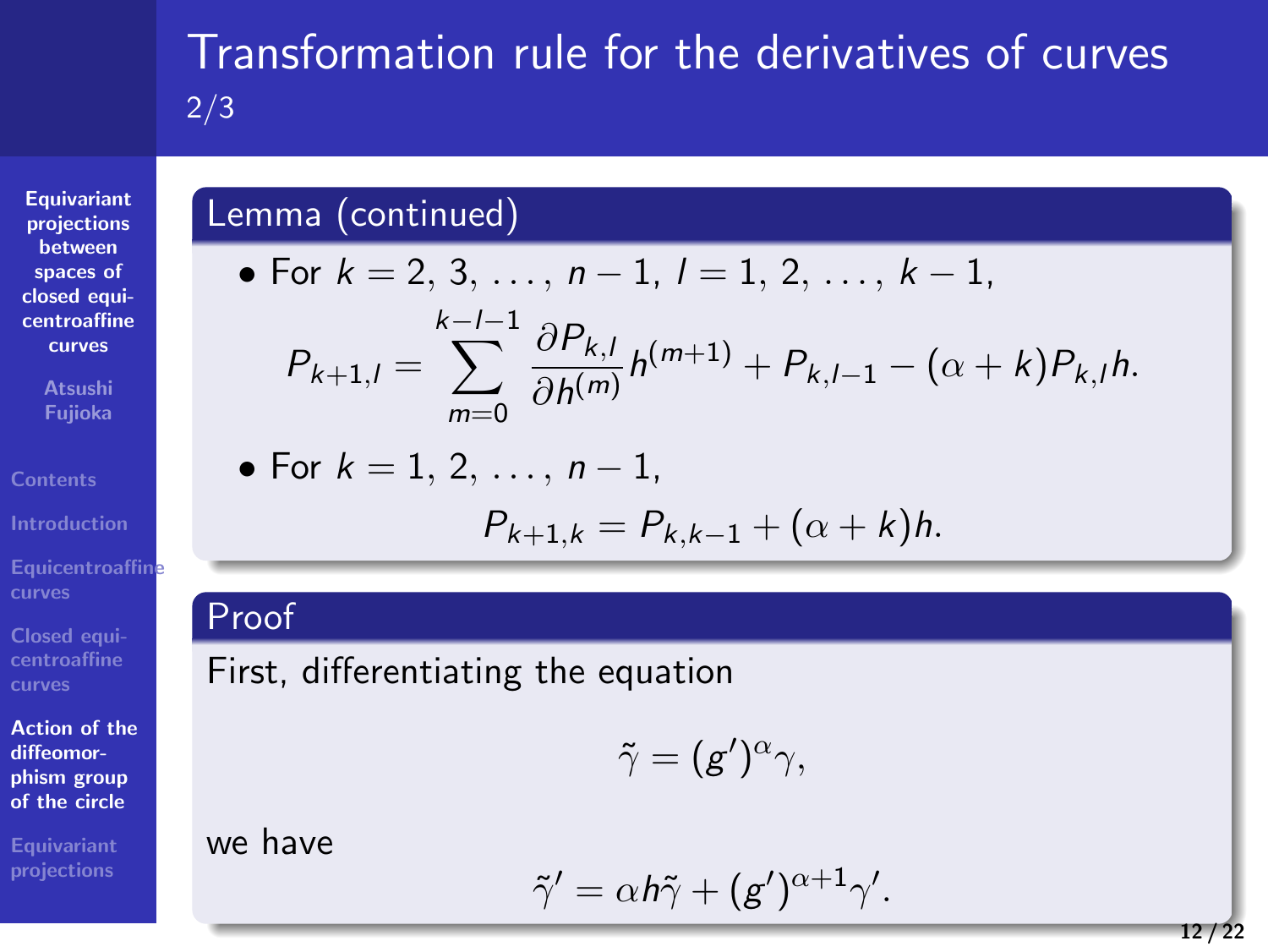**spaces of closed equicentroaffine curves**

**Atsushi Fujioka Contents**

**Introduction Equicentroaffine curves**

**Closed equi-centroaffine curves**

**Action of the diffeomor-phism group of the circle**

**Equivariant projections**

#### Transformation rule for the derivatives of curves 3/3

#### Proof (continued)

Hence we have

*P*<sub>1,0</sub> =  $\alpha$ *h.* 

 $\tilde{\gamma}'$  is expressed as above.

 $P_{1,0}$  is a homogeneous polynomial s.t. deg<sub>*w*</sub>  $P_{1,0} = 1$ .

Next, for *k* = 1*,* 2*, . . . , n −* 1, assume that

- $\bullet$   $\tilde{\gamma}^{(k)}$ 's are expressed as above.
- *• Pk,<sup>l</sup>* is a homogeneous polynomial s.t. deg*<sup>w</sup> Pk,<sup>l</sup>* = *k − l*.
- *◦* Compute ˜*γ* (*k*+1) using that *Pk,<sup>l</sup>* is a polynomial of *h*, *h ′* , *. . .* , *h* (*k−l−*1) .
- *◦* Recurrence relations are derived.
- *◦* Compute deg*<sup>w</sup> Pk,<sup>l</sup>* .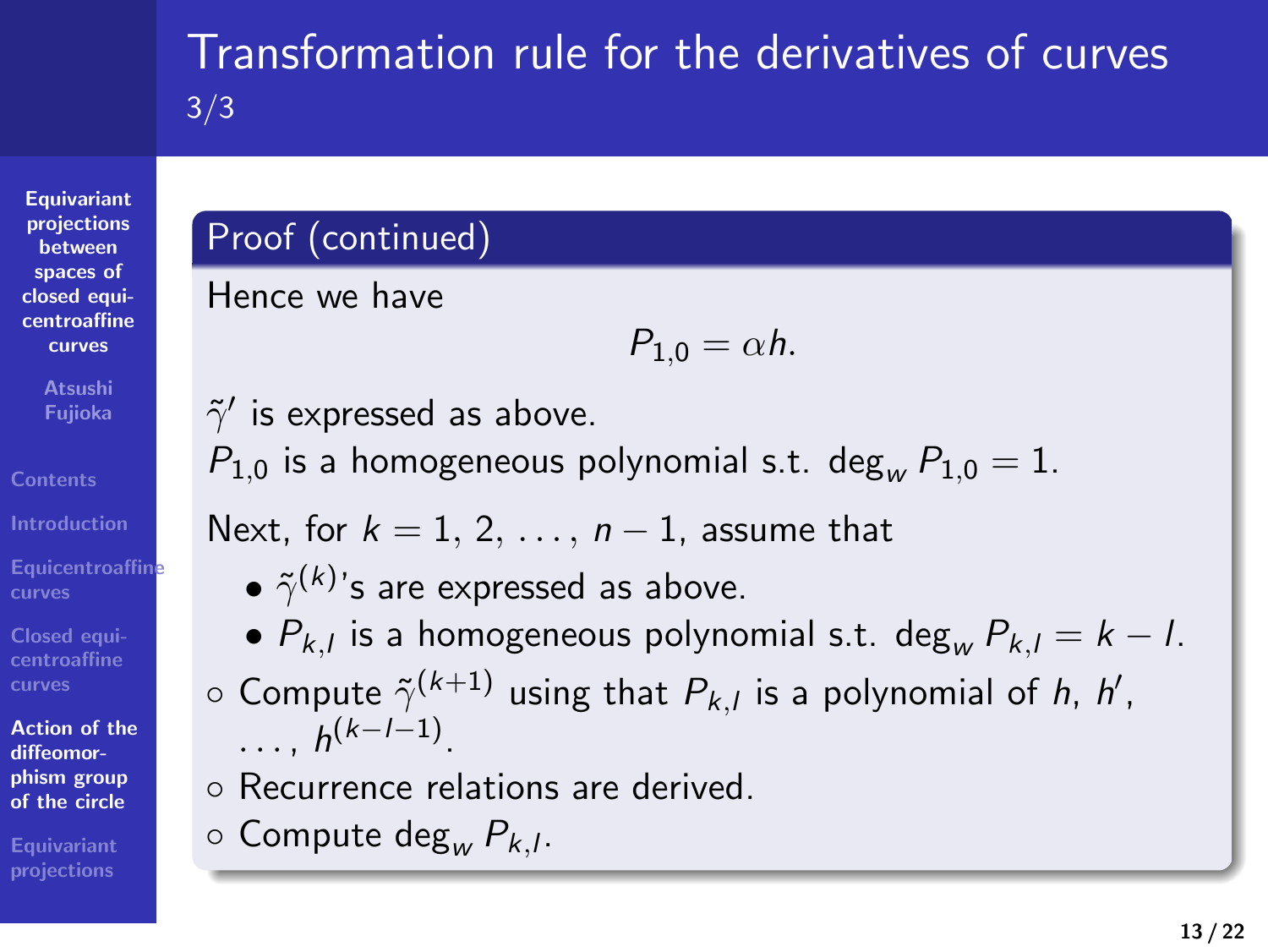## Transformation rule for the curvatures

**Equivariant projections between spaces of closed equicentroaffine curves**

**Atsushi Fujioka**

**Introductio** 

**Closed equi-centroaffine curves**

**Action of the diffeomor-phism group of the circle**

**Equivariant projections**

Theorem 1 *γ ∈ M<sup>n</sup> κ*<sub>*i*</sub>: the *i*-th curvature of  $\gamma$   $(i = 1, 2, ..., n - 1)$  $\tilde{\gamma} = \gamma \cdot g \,\, (g \in \mathsf{Diff}(\mathsf{S}^1))$  $\tilde{\kappa}_i$ : the *i-*th curvature of  $\tilde{\gamma}$ =*⇒* For *l* = 0*,* 1*,* 2*, . . . , n −* 3,  $\tilde{\kappa}_{n-l-1} = (g')^{n-l} \kappa_{n-l-1} - P_{n,l} - \sum_{i=1}^{n-2}$ *k*=*l*+1  $(g')^{n-k} \kappa_{n-k-1} P_{k,l}.$  $\tilde{\kappa}_1 = (g')^2 \kappa_1 + \frac{n(n^2-1)}{12}$  $\frac{1}{12}$  S(g), where *S*(*g*) is the Schwarzian derivative of *g*:  $S(g) = \left(\frac{g''}{g}\right)$ *g ′*  $\bigg)^{\prime} - \frac{1}{2}$ 2 ( *g ′′ g ′*  $\bigg)$ <sup>2</sup>.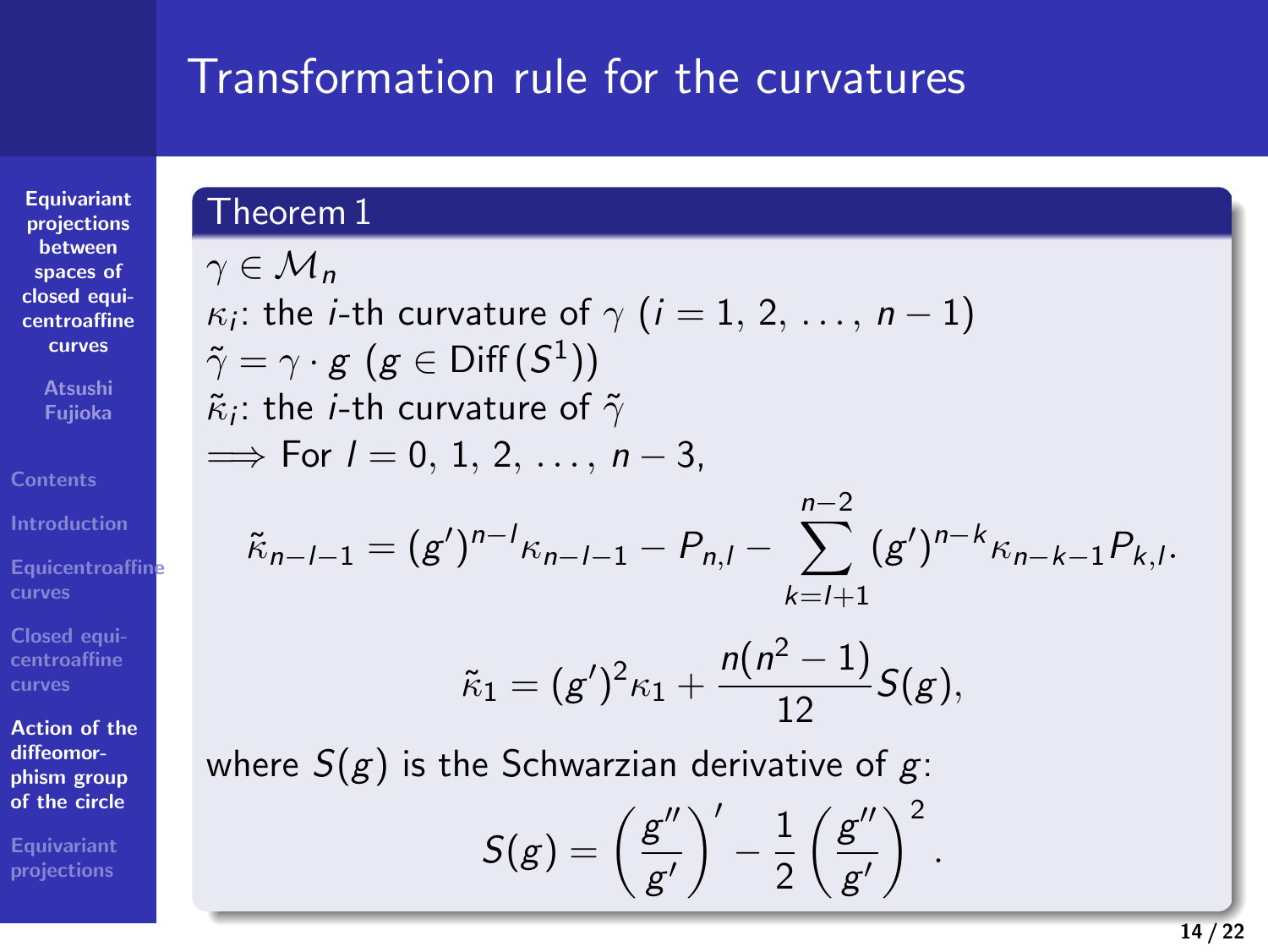## Transformation rule for the curvatures Proof

**Equivariant projections between spaces of closed equi-centroaffine curves**

**Atsushi Fujioka**

**Equicentroaffine curves**

**Closed equi-centroaffine curves**

**Action of the diffeomor-phism group of the circle**

**Equivariant projections**

## Proof

By use of the transformation rule for the derivatives of curves, we have

$$
\tilde{\gamma}^{(n)} = \sum_{l=0}^{n-2} P_{n,l} \tilde{\gamma}^{(l)} - (g')^n \kappa_{n-1} \tilde{\gamma} - \sum_{k=1}^{n-2} (g')^{n-k} \kappa_{n-k-1} \left( \tilde{\gamma}^{(k)} - \sum_{l=0}^{k-1} P_{k,l} \tilde{\gamma}^{(l)} \right)
$$

Hence we have the first equation in Theorem 1 and

$$
\tilde{\kappa}_1=(g')^2\kappa_1-P_{n,n-2}.
$$

Use the recurrence relations to compute  $P_{n,n-2}$ .

*.*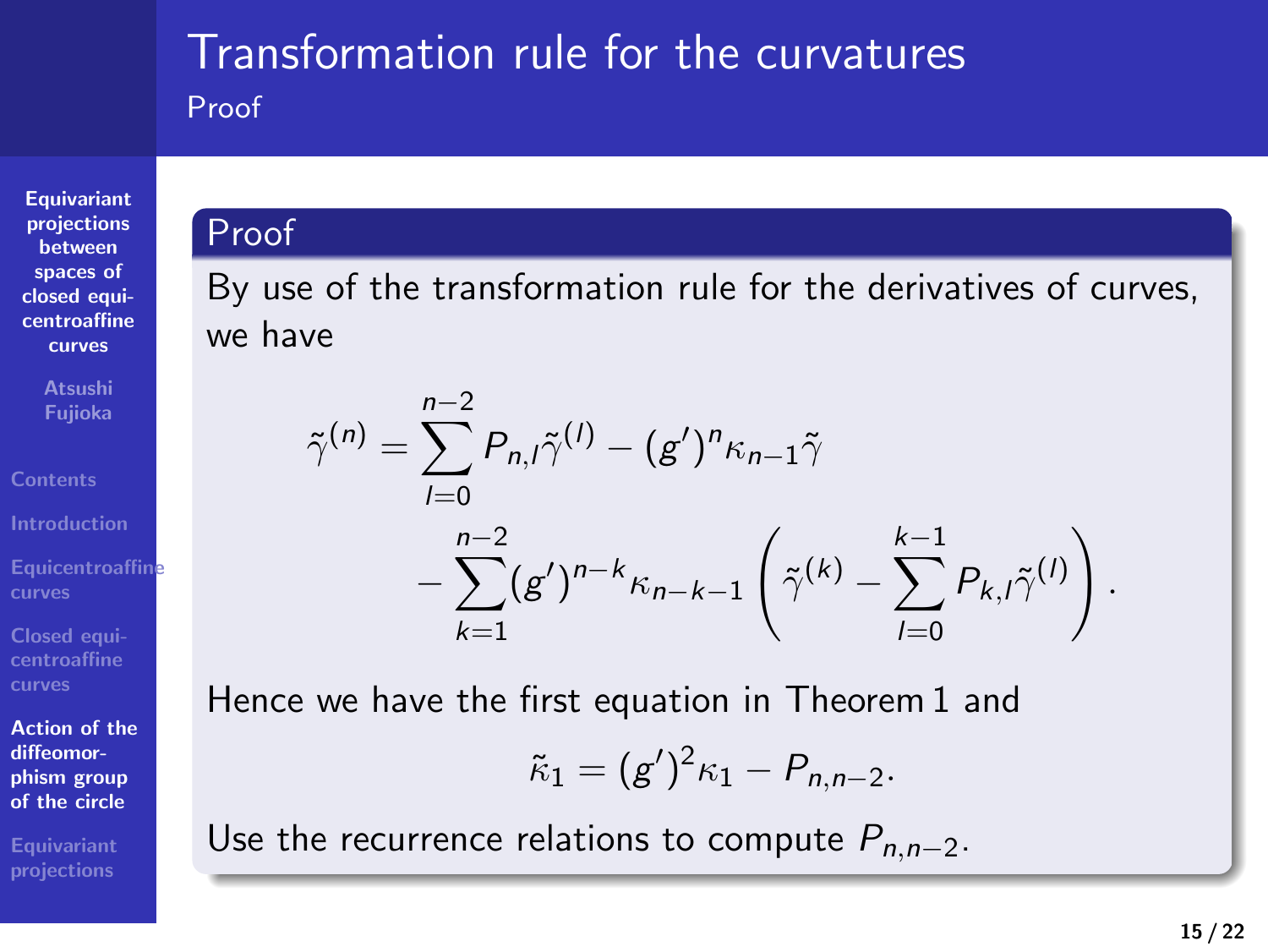# Equivariant projections into the orbit of *M*<sup>2</sup>

**Equivariant projections between spaces of closed equicentroaffine curves**

**Atsushi Fujioka**

**Closed equi-centroaffine curves**

**diffeomor-phism group**

**Equivariant projections**

#### $n = 3, 4, 5, \ldots$ *γ ∈ M<sup>n</sup> κ*1: the first curvature of *γ*  $\bar{\gamma}$  : **R** → **R**<sup>2</sup>  $\backslash$  {0}: an equicentroaffine plane curve s.t.

the equicentroaffine curvature  $= \displaystyle \frac{6}{n(n^2-1)} \kappa_1$ 

Consider the action of  $\text{Diff}(S^1)$ .

#### Theorem 2

If  $\bar{\gamma} \in \mathcal{M}_2$ , then the correspondence from  $\gamma$  to  $\bar{\gamma}$  defines an equivariant map from the orbit of  $\gamma$  into the orbit of  $\bar{\gamma}$  :  $\overline{\gamma \cdot g} = \bar{\gamma} \cdot g \quad (g \in \text{Diff}(\mathcal{S}^1)).$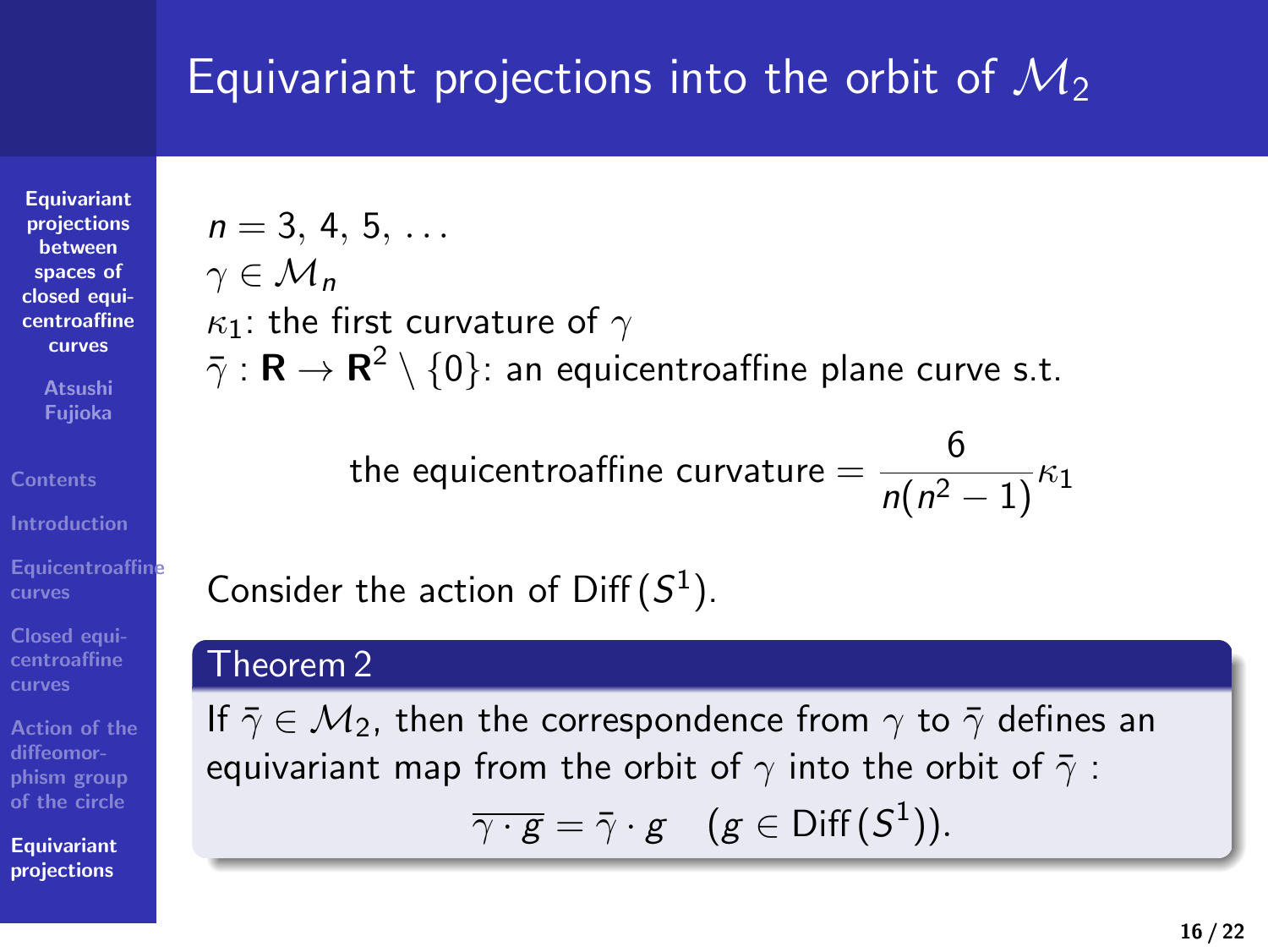## Equivariant projections into the orbit of *M*<sup>2</sup> Proof

**Equivariant projections between spaces of closed equi-centroaffine curves**

**Atsushi Fujioka**

**Equicentroaffine curves**

**Closed equi-centroaffine curves**

**Action of the diffeomor-phism group of the circle**

**Equivariant projections**

Proof

By Theorem 1, the transformation rule for the first curvature is given by

$$
\tilde{\kappa}_1 = (g')^2 \kappa_1 + \frac{n(n^2-1)}{12} S(g).
$$

 $\bar{k}_1$ ,  $\bar{k}_1$ : the equicentroaffine curvature of  $\bar{\gamma}$ ,  $\overline{\gamma \cdot g}$ Then

$$
\frac{n(n^2 - 1)}{6} \bar{K}_1 = (g')^2 \cdot \frac{n(n^2 - 1)}{6} \bar{K}_1 + \frac{n(n^2 - 1)}{12} S(g)
$$
  

$$
\hat{K}_1 = (g')^2 \bar{K}_1 + \frac{1}{2} S(g)
$$

This is the transformation rule for the equicentroaffine curvature when  $n = 2$ .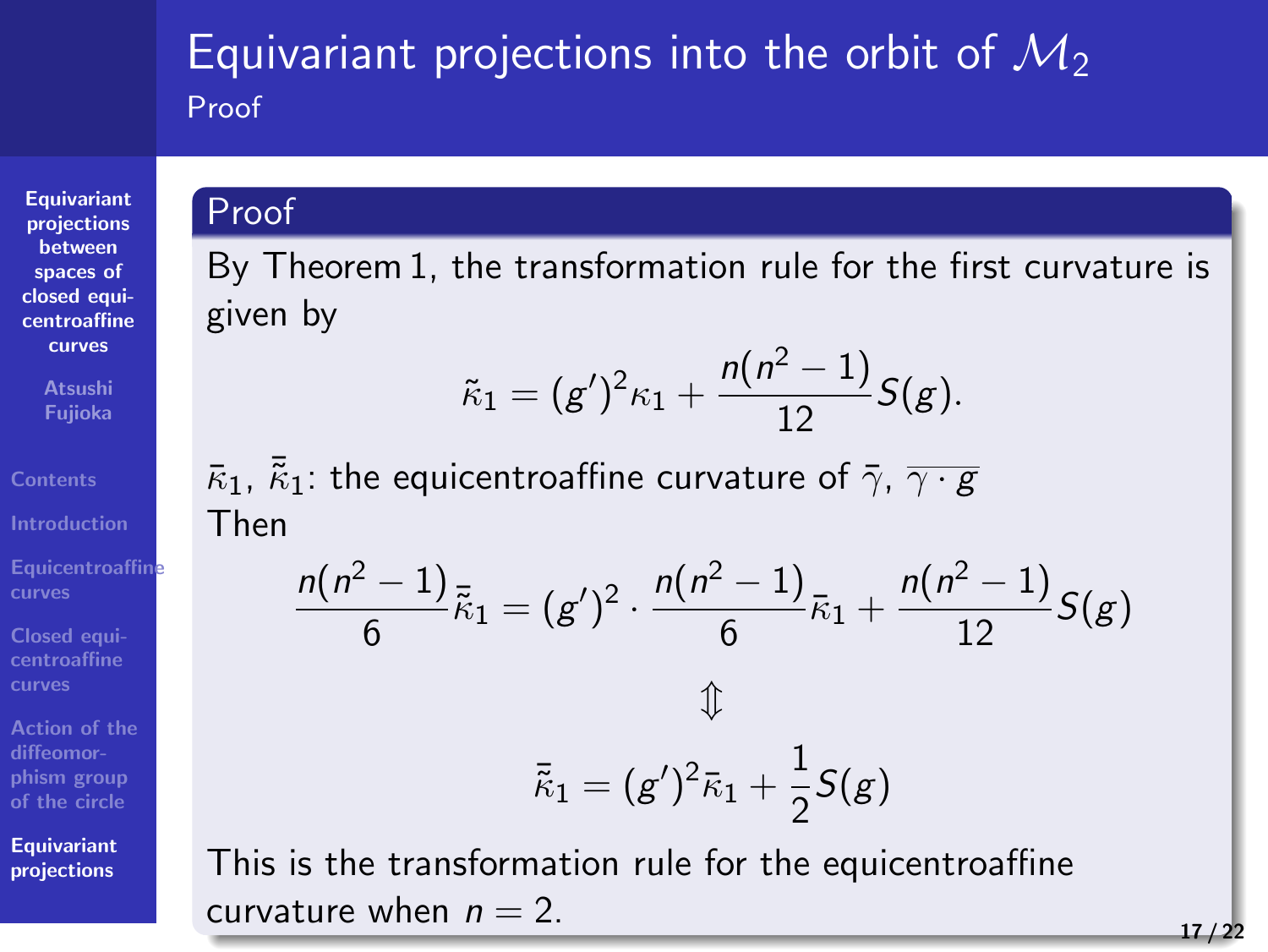# Example

Equivariant projection from the orbit of *M*2*<sup>m</sup>*

# **Equivariant projections between spaces of closed equi-centroaffine curves**

**Atsushi Fujioka**

**Equicentroaffine curves**

**Closed equi-centroaffine curves**

**Action of the diffeomor-phism group of the circle**

**Equivariant projections**

$$
m = 2, 3, 4, ...
$$
  
\n
$$
\gamma \in \mathcal{M}_{2m}
$$
: the closed equicentroaffine curve with constant  
\ncurvatures as in Example 2  
\n
$$
\gamma(s) = (\cos \lambda_1 s, \sin \lambda_1 s, ..., \cos \lambda_m s, \mu \sin \lambda_m s) \quad (s \in S^1)
$$
  
\n
$$
\circ \lambda_1, \lambda_2, ..., \lambda_m
$$
: distinct natural numbers  
\n
$$
\circ \frac{1}{\mu} = \prod_{i=1}^m \lambda_i \prod_{i < j} (\lambda_i^2 - \lambda_j^2)^2
$$
  
\n
$$
\circ t^{2m} + \kappa_1 t^{2m-2} + \dots + \kappa_{2m-1} = (t^2 + \lambda_1^2) \cdots (t^2 + \lambda_m^2)
$$
  
\nIn particular,  
\n
$$
\kappa_1 = \lambda_1^2 + \lambda_2^2 + \dots + \lambda_m^2.
$$

Example 3 (Equivariant projection from the orbit of  $M_{2m}$ )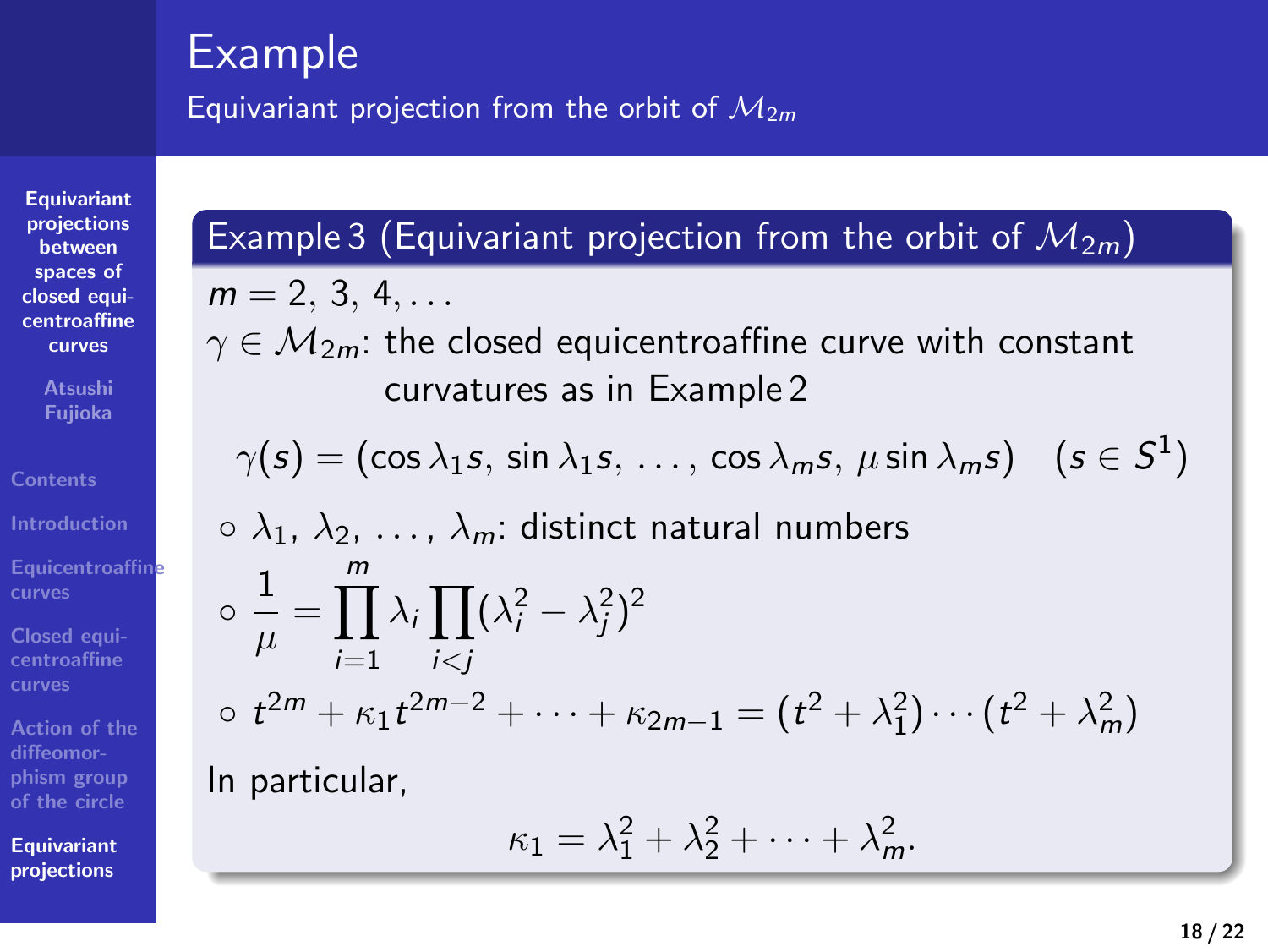### Example

**Equivariant projections between spaces of closed equi-centroaffine curves**

**Atsushi Fujioka**

**Equicentroaffine curves**

**Closed equi-centroaffine curves**

**Action of the diffeomor-phism group of the circle**

**Equivariant projections**

Equivariant projection from the orbit of *M*2*<sup>m</sup>* (continued)

## Example 3 (continued)

$$
\lambda_1 := l, \quad \lambda_2 := 3l, \quad \ldots, \quad \lambda_m := (2m-1)l \quad (l \in \mathbf{N})
$$

$$
\frac{6}{2m\{(2m)^2-1\}}\kappa_1 = l^2
$$

Hence we have

$$
\bar{\gamma}(s) = \left(\cos \, \text{ls}, \frac{1}{l} \sin \, \text{ls}\right) \quad (s \in S^1).
$$

In particular,  $\bar{\gamma}$  is a closed equicentroaffine plane curve with roation number *l*.

In a similar manner, we have an example of equivariant projection from the orbit of *M*2*m*+1.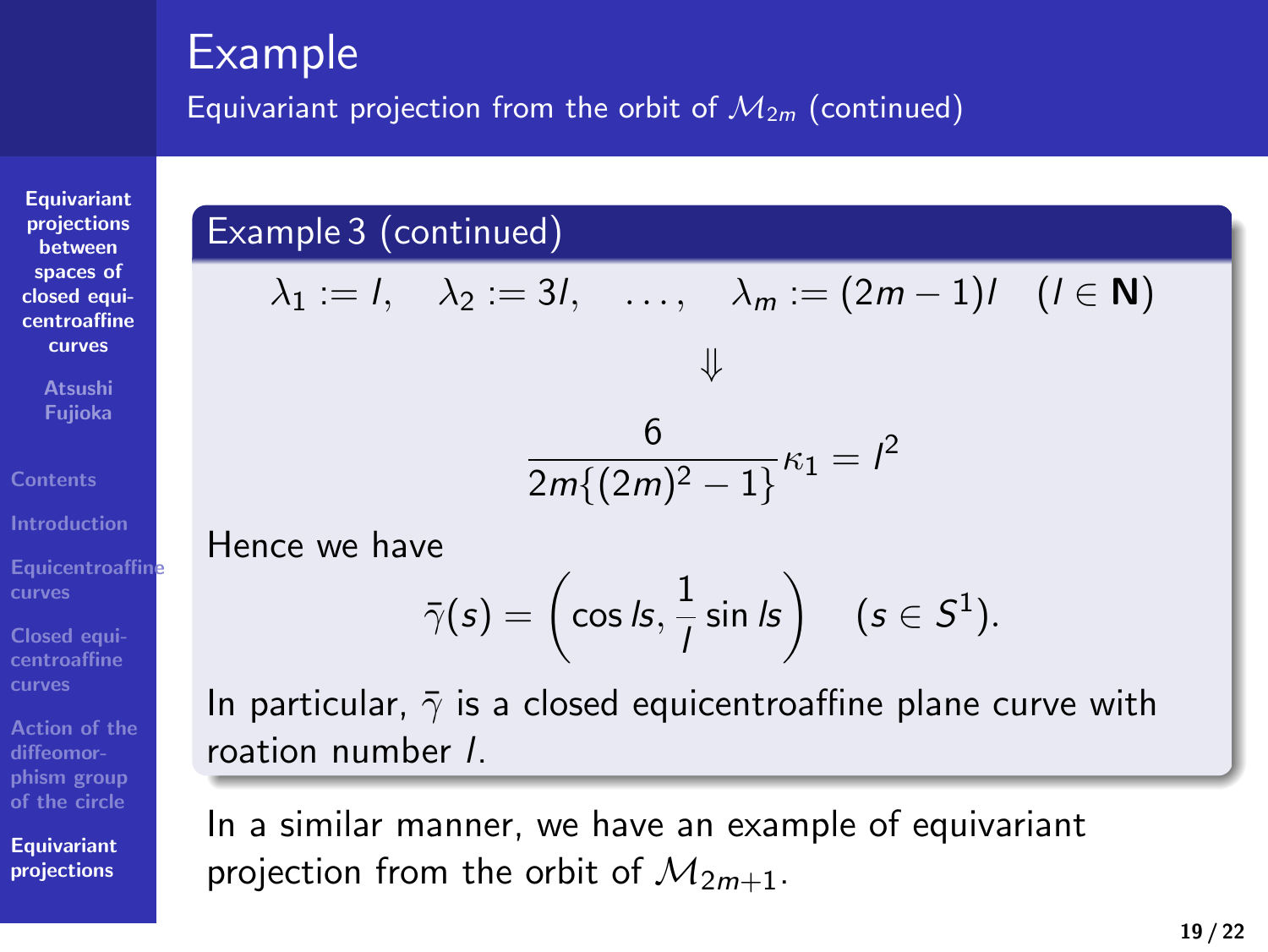# Equivariant projections into the orbit of *M*<sup>3</sup>

**Equivariant projections between spaces of closed equicentroaffine curves**

**Atsushi Fujioka**

**Closed equi-centroaffine curves**

**diffeomor-phism group**

**Equivariant projections**

# $n = 4, 5, 6, \ldots$ *γ ∈ M<sup>n</sup>*

*κ*1, *κ*2: the first and the second curvature of *γ*  $\bar{\gamma}:\mathbf{R}\to\mathbf{R}^3\setminus\{0\}$ : an equicentroaffine space curve s.t.

the first curvature = 
$$
\frac{24}{n(n^2-1)}\kappa_1
$$

 $t$ he second curvature  $= \frac{24}{n(n^2-1)(n-2)}\kappa_2$ 

Consider the action of  $\text{Diff}(S^1)$ .

#### Theorem 3

If  $\bar{\gamma} \in \mathcal{M}_3$ , then the correspondence from  $\gamma$  to  $\bar{\gamma}$  defines an equivariant map from the orbit of  $\gamma$  into the orbit of  $\bar{\gamma}$ .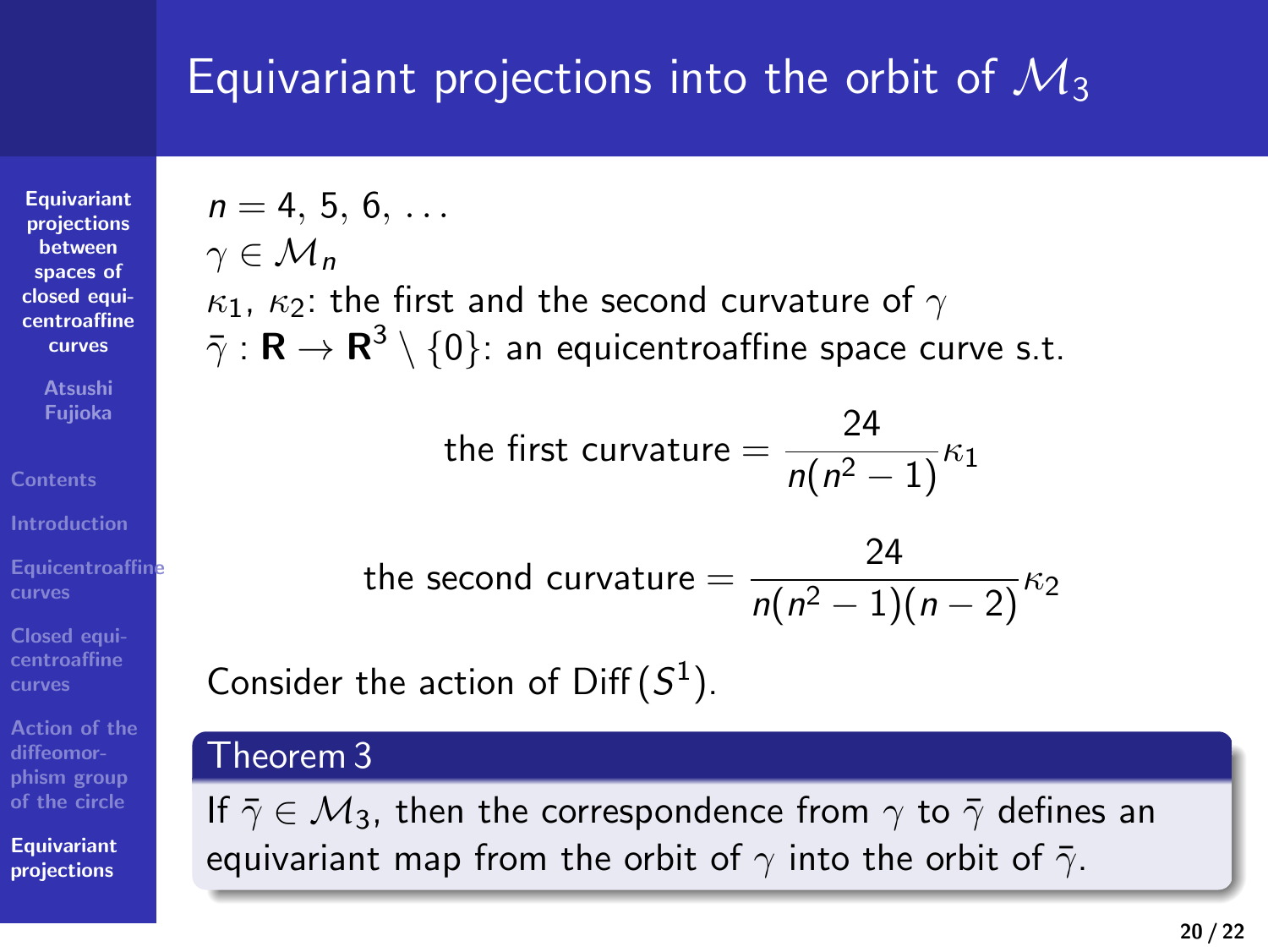### Equivariant projections into the orbit of *M*<sup>3</sup> Proof

**Equivariant projections between spaces of closed equi-centroaffine curves**

**Atsushi Fujioka**

**Equicentroaffine curves**

**Closed equi-centroaffine curves**

**Action of the diffeomor-phism group of the circle**

**Equivariant projections**

# Proof

By Theorem 1, the transformation rule for the first curvature is given by

$$
\tilde{\kappa}_1 = (g')^2 \kappa_1 + \frac{n(n^2-1)}{12} S(g).
$$

The transformation rule for the second curvature is given by

$$
\tilde{\kappa}_2=(g')^3\kappa_2-P_{n,n-3}-(g')^2\kappa_1P_{n-2,n-3}.
$$

Further computation shows that

$$
P_{n-2,n-3}=-(n-2)h, \quad P_{n,n-3}=-\frac{n(n^2-1)(n-2)}{24}(S(g))'.
$$

We can proceed in a similar way as to the proof of Theorem 2.

We can also have a similar example as in Example 3.